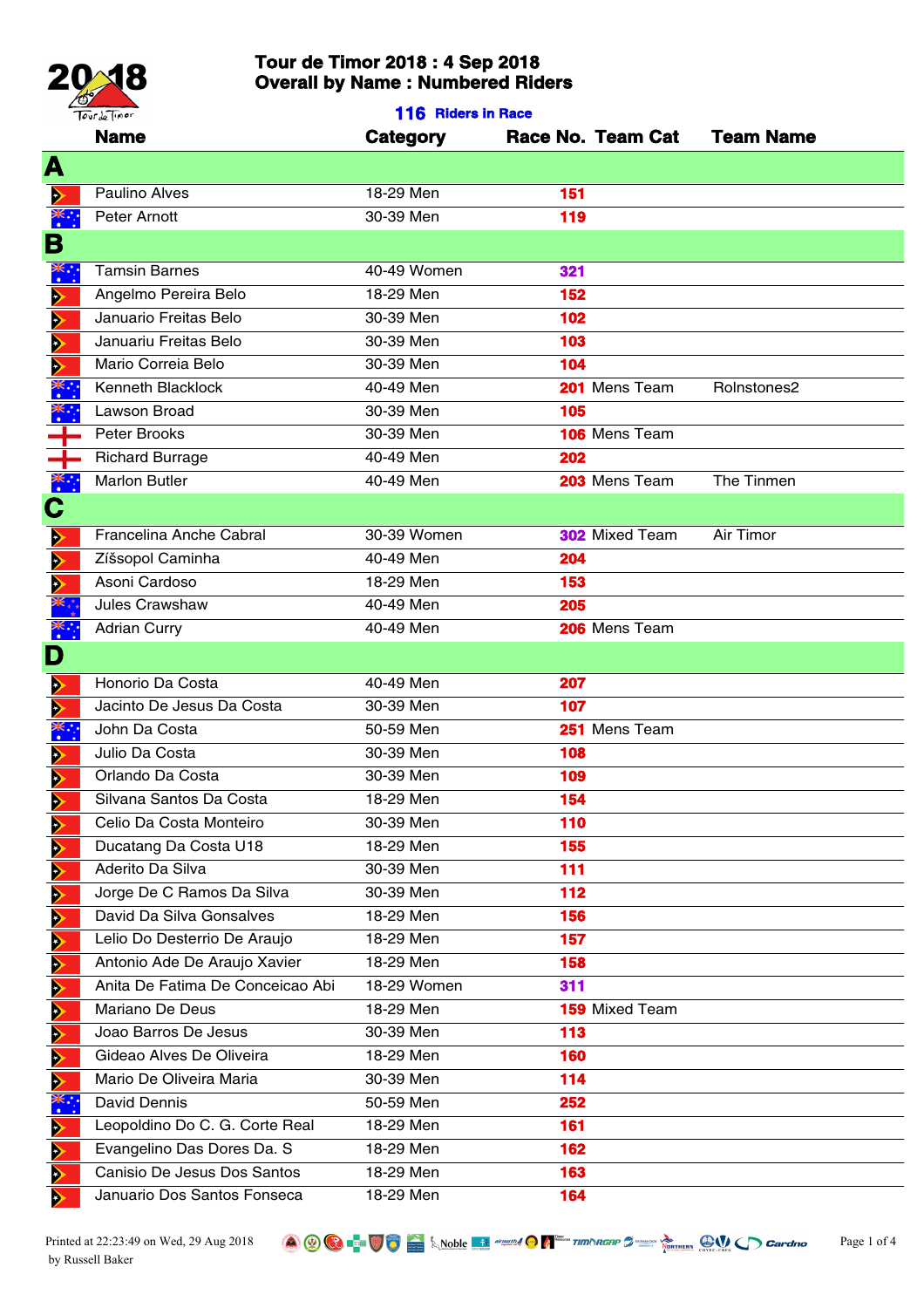

| Tourde Timor          |                                      | 116 Riders in Race     |                       |                  |  |
|-----------------------|--------------------------------------|------------------------|-----------------------|------------------|--|
|                       | <b>Name</b>                          | Category               | Race No. Team Cat     | <b>Team Name</b> |  |
| ҉                     | Karl Dunbar                          | 50-59 Men              | 253 Mens Team         | Rolnstones2      |  |
| Е                     |                                      |                        |                       |                  |  |
| ँँ                    | <b>Andrew Earle</b>                  | 50-59 Men              | 254 Mens Team         | Rolnstones       |  |
| $\blacktriangleright$ | Jose Antonio Elio                    | 18-29 Men              | 165                   |                  |  |
| F                     |                                      |                        |                       |                  |  |
| $\ddot{\ddot{\xi}}$ : | Regan Field                          | 30-39 Women            | 305                   |                  |  |
| ⋗                     | Silvestre Freitas Belo               | 18-29 Men              | 166                   |                  |  |
| $\blacktriangleright$ | Edelfonso Freitas Boavida            | 18-29 Men              | 167                   |                  |  |
| $\ddot{\cdot}$        | <b>Colin Fuller</b>                  | 50-59 Men              | 255 Mens Team         |                  |  |
| G                     |                                      |                        |                       |                  |  |
|                       |                                      |                        |                       |                  |  |
| ⋗                     | Carlos Da Silva Godinho              | 40-49 Men<br>40-49 Men | 208                   |                  |  |
| ⋗                     | Antonio Gomes<br><b>Matias Gomes</b> | 18-29 Men              | 209<br>168            |                  |  |
| ⋗                     | Benjamin Gomes Sarmento              | 18-29 Men              | 169                   |                  |  |
| ⋗                     | Leonel Da Silva Goncalves            | 18-29 Men              | 170                   |                  |  |
| ⋗<br>⋗                | Leonel Da Silva Gonsalves            | 18-29 Men              | 171                   |                  |  |
| $\ddot{\ddot{\cdot}}$ | <b>Timothy Goulding</b>              | 40-49 Men              | 210                   |                  |  |
|                       |                                      |                        |                       |                  |  |
| Н                     |                                      |                        |                       |                  |  |
| ؉ٞ<br>.               | <b>Harry Hall</b>                    | 30-39 Men              | 115 Mens Team         |                  |  |
| ँँ                    | James Hardman                        | 50-59 Men              | 256 Mens Team         |                  |  |
|                       | <b>Birgit Hermann</b>                | 30-39 Women            | 303                   |                  |  |
| $\ddot{\tilde{z}}$ :  | <b>Andrew Hughes</b>                 | 50-59 Men              | 257 Mens Team         | Rolnstones2      |  |
| J                     |                                      |                        |                       |                  |  |
|                       | David Jones                          | 50-59 Men              | 258                   |                  |  |
| .¥<br>∗               | Cameron Judson                       | 40-49 Men              | 211                   |                  |  |
| Κ                     |                                      |                        |                       |                  |  |
| ҉                     | Dave Kelly                           | 30-39 Men              | 116 Mens Team         | The Tinmen       |  |
|                       | John Kenafake                        | 50-59 Men              | 259 Mens Team         | Rolnstones       |  |
|                       | <b>Robert Kirchhof</b>               | 30-39 Men              | 117                   |                  |  |
| ҉                     | <b>Mark Knowles</b>                  | 50-59 Men              | 260                   |                  |  |
| L                     |                                      |                        |                       |                  |  |
| $\ddot{\ddot{\xi}}$ : | <b>Roy Litzow</b>                    | 50-59 Men              | 261                   |                  |  |
|                       | Carlos Alberto Lopes                 | 30-39 Men              | 118                   |                  |  |
|                       | Dave Lyons                           | 40-49 Men              | 212 Mens Team         | Hendry Cycle Co. |  |
| <u>М</u>              |                                      |                        |                       |                  |  |
| ⋗                     | Frederico Maia                       | 18-29 Men              | 172                   |                  |  |
| $\blacktriangleright$ | Daniel Malo                          | 40-49 Men              | 213                   |                  |  |
| $\blacktriangleright$ | Sergio Maria Carlos                  | 18-29 Men              | 173                   |                  |  |
| $\blacktriangleright$ | Gracindu Da Costa Martis             | 40-49 Men              | 214                   |                  |  |
|                       | David Matos Vaz                      | 30-39 Men              | <b>101</b> Mixed Team |                  |  |
|                       | Laura McGuire                        | 30-39 Women            | 304                   |                  |  |
|                       | Daniel Miller-Moran                  | 18-29 Men              | 174                   |                  |  |
|                       | Chris Monahan                        | 30-39 Men              | 120 Mens Team         |                  |  |
|                       |                                      |                        |                       |                  |  |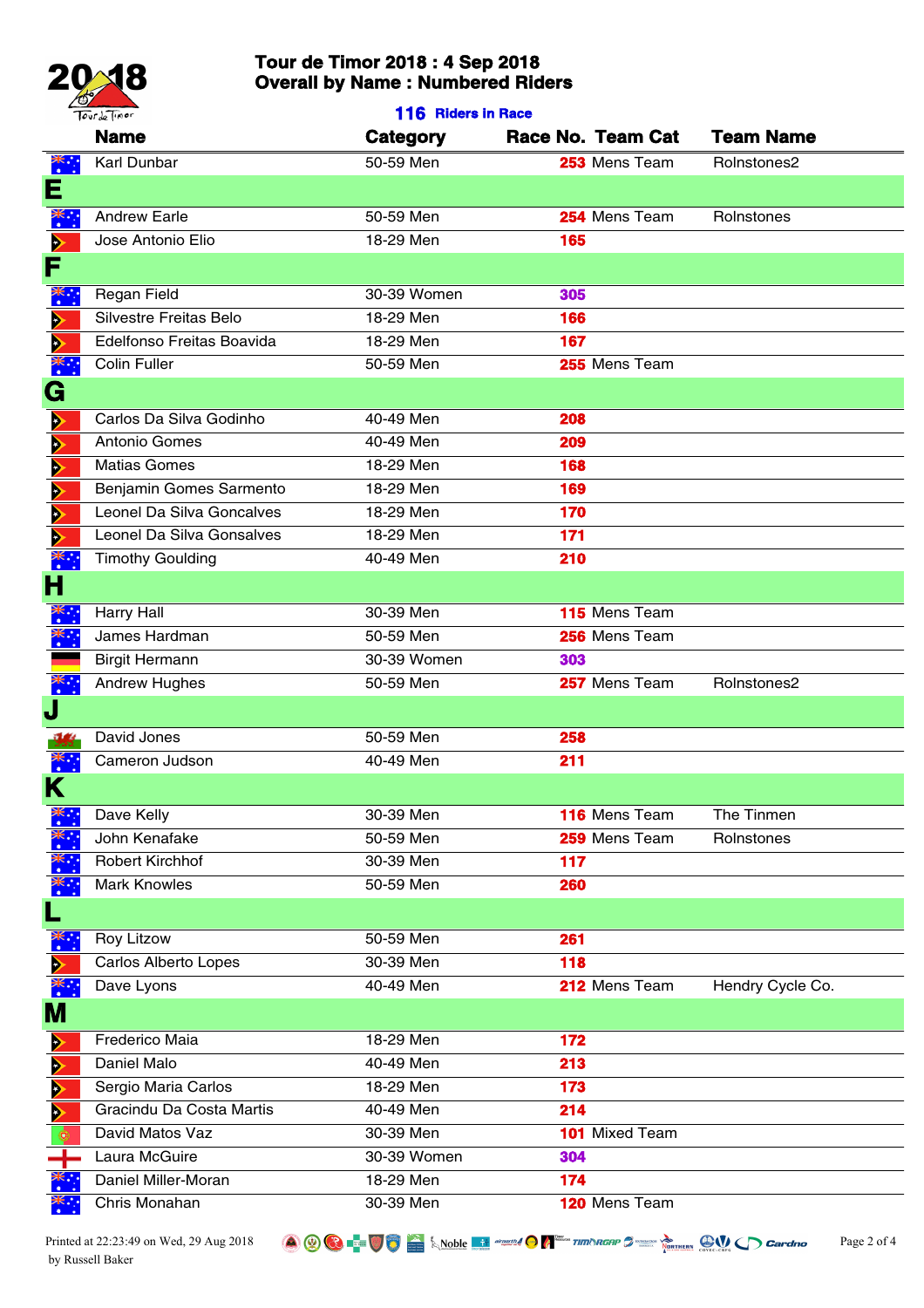

|                       | Tourde Timor                       | 116 Riders in Race |                        |                        |
|-----------------------|------------------------------------|--------------------|------------------------|------------------------|
|                       | <b>Name</b>                        | Category           | Race No. Team Cat      | <b>Team Name</b>       |
| ⋗                     | Leopoldo Moniz                     | 18-29 Men          | 175                    |                        |
| $\blacktriangleright$ | Afriano Lopo Mono                  | 18-29 Men          | 176                    |                        |
| $\blacktriangleright$ | Diamantimor Sandro Monteiro Seixas | 18-29 Men          | 177                    |                        |
|                       | <b>Justin Morris</b>               | 30-39 Men          | 121 Mens Team          | Subaru-Marathonmtb.com |
|                       | Peta Mullens                       | 30-39 Women        | <b>301</b> Mixed Team  |                        |
|                       | <b>Enrico Mund</b>                 | 30-39 Men          | 122 Mens Team          |                        |
| N                     |                                    |                    |                        |                        |
| ⋗                     | Fabiao Ricardo Neto                | 40-49 Men          | 215                    |                        |
| $\blacktriangleright$ | Ermenegildo Da Costa Neves         | 18-29 Men          | 178                    |                        |
| Ò                     |                                    |                    |                        |                        |
| ء:=                   | <b>Thomas Opande</b>               | 40-49 Men          | 216 Mixed Team         | Dili Mtb Club          |
| P                     |                                    |                    |                        |                        |
|                       |                                    |                    |                        |                        |
| ⋗                     | Domingos Ornai Pereira             | 30-39 Men          | 123                    |                        |
| $\blacktriangleright$ | Fernando Pereira                   | 30-39 Men          | 124                    |                        |
|                       | Robin Perry                        | 40-49 Men          | 217 Mens Team          | The Tinmen             |
| پي<br>پرچ             | Lauren Pevy                        | 30-39 Women        | 306                    |                        |
| ▓᠅                    | <b>Wes Phillips</b>                | 30-39 Men          | 125                    |                        |
|                       | Pedro Miguel Pinto Carvalho De     | 40-49 Men          | 218                    |                        |
| 、<br>米<br>・・          | Ramon Pollach                      | 40-49 Men          | 219 Mens Team          | Rolnstones             |
| 、<br>、<br>、           | Jono Powell                        | 30-39 Men          | 126 Mens Team          | Hendry Cycle Co.       |
| ँँ                    | Jeff Prime                         | 50-59 Men          | 262 Mens Team          |                        |
| $\bold{Q}$            |                                    |                    |                        |                        |
| $\blacktriangleright$ | Jose Quefi                         | 18-29 Men          | 179                    |                        |
| R                     |                                    |                    |                        |                        |
| ⋗                     | Jose Alvaro Ramos Belo             | 18-29 Men          | 180                    |                        |
|                       | <b>Cameron Reid</b>                | 30-39 Men          | 127 Mens Team          |                        |
|                       | Gina Ricardo                       | 18-29 Women        | <b>312 Womens Team</b> |                        |
|                       | <b>Richard Robinson</b>            | 60+ Men            | 281                    |                        |
| S                     |                                    |                    |                        |                        |
| ⋗                     | Lerio Pereira S. Belo U18          | 18-29 Men          | 181                    |                        |
| $\blacktriangleright$ | Natalino De Araujo Sarmentu        | 18-29 Men          | 182                    |                        |
|                       | <b>Albert Sauvage</b>              | 60+ Men            | 282 Mens Team          | Rolnstones             |
| ⋗                     | Lucio Savio                        | 30-39 Men          | 128 Mixed Team         | <b>Outback Cycling</b> |
|                       | Ondrej Simetka                     | 40-49 Men          | 220 Mens Team          |                        |
| *∵                    | Luke Simmons                       | 30-39 Men          | 129 Mens Team          | The Tinmen             |
| ⋗                     | <b>Aderito Rosario Soares</b>      | 30-39 Men          | 130                    |                        |
| ⋗                     | Maria Lua Marcal Soares            | 18-29 Women        | 313                    |                        |
| $\blacktriangleright$ | <b>Tome Soares</b>                 | 40-49 Men          | 221                    |                        |
|                       |                                    |                    |                        |                        |
| Ð                     | Augustu Teixeira                   | 18-29 Men          | 183                    |                        |
| $\blacktriangleright$ | Julio Tilman Mendonca              | 18-29 Men          | 184                    |                        |
|                       | Cameron Tregaskis                  | 50-59 Men          | 263 Mens Team          | Rolnstones2            |
|                       | Paul Tyndale-Biscoe                | 50-59 Men          | 264 Mixed Team         | Dili Mtb Club          |
|                       |                                    |                    |                        |                        |